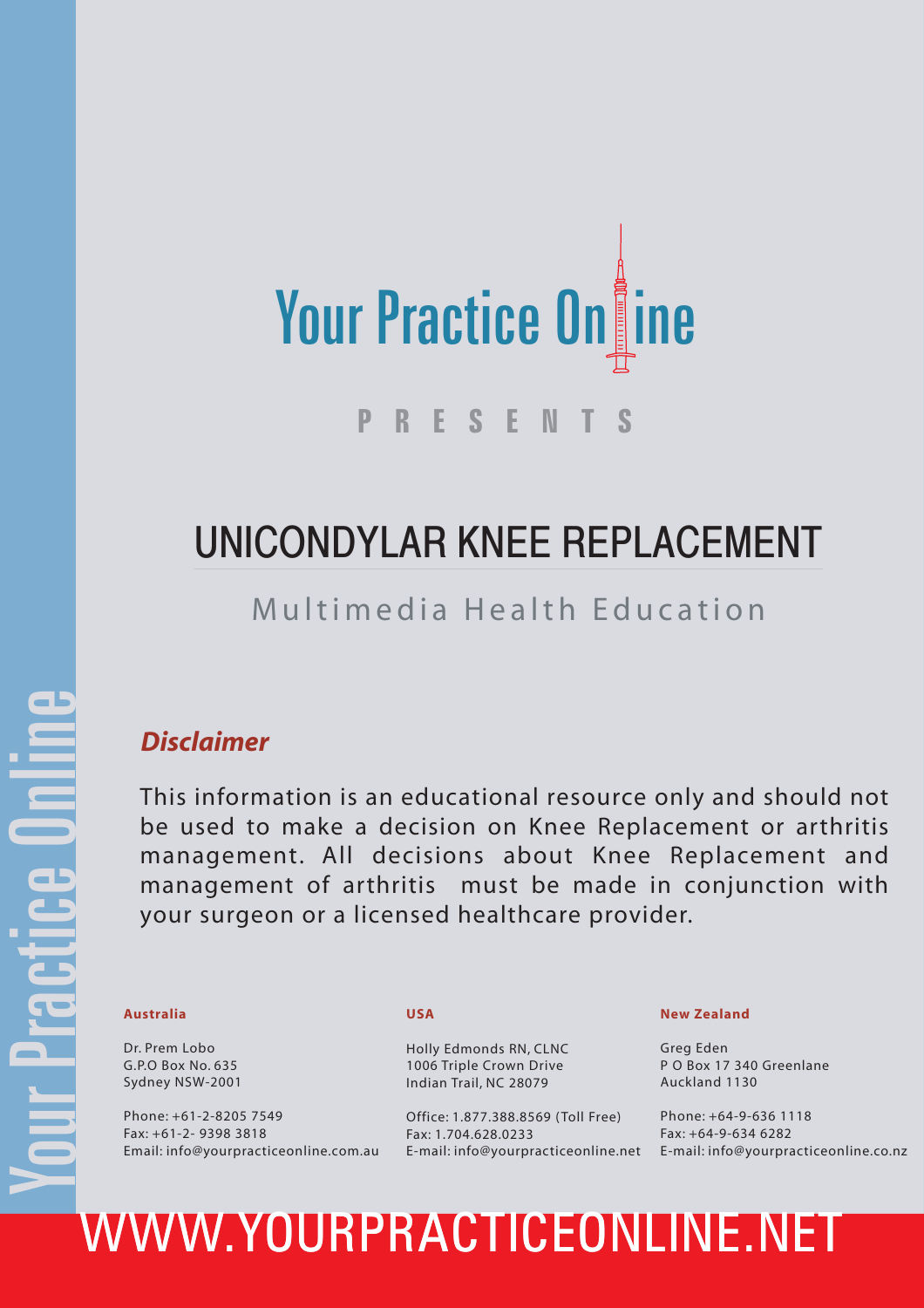### UNICONDYLAR KNEE REPLACEMENT

#### MULTIMEDIA HEALTH EDUCATION MANUAL

TABLE OF CONTENTS

| <b>SECTIONS</b> | <b>CONTENT</b>                      | <b>PAGE</b>    |
|-----------------|-------------------------------------|----------------|
|                 |                                     |                |
| 1.              | <b>Normal Knee</b>                  |                |
|                 | a. Knee Anatomy                     | $\overline{4}$ |
| 2.              | <b>Arthritic Knee</b>               |                |
|                 | a. Arthritis                        | $\overline{7}$ |
|                 | b. Knee Arthritis                   | $\,8\,$        |
| C.              | Diagnosis                           | $\,8\,$        |
| 3.              | <b>Unicondylar Knee Replacement</b> |                |
|                 | a. Surgical Procedure               | 9              |
| b.              | <b>Risks &amp; Complications</b>    | 11             |
| 4.              | <b>Conclusion</b>                   | 14             |
|                 |                                     |                |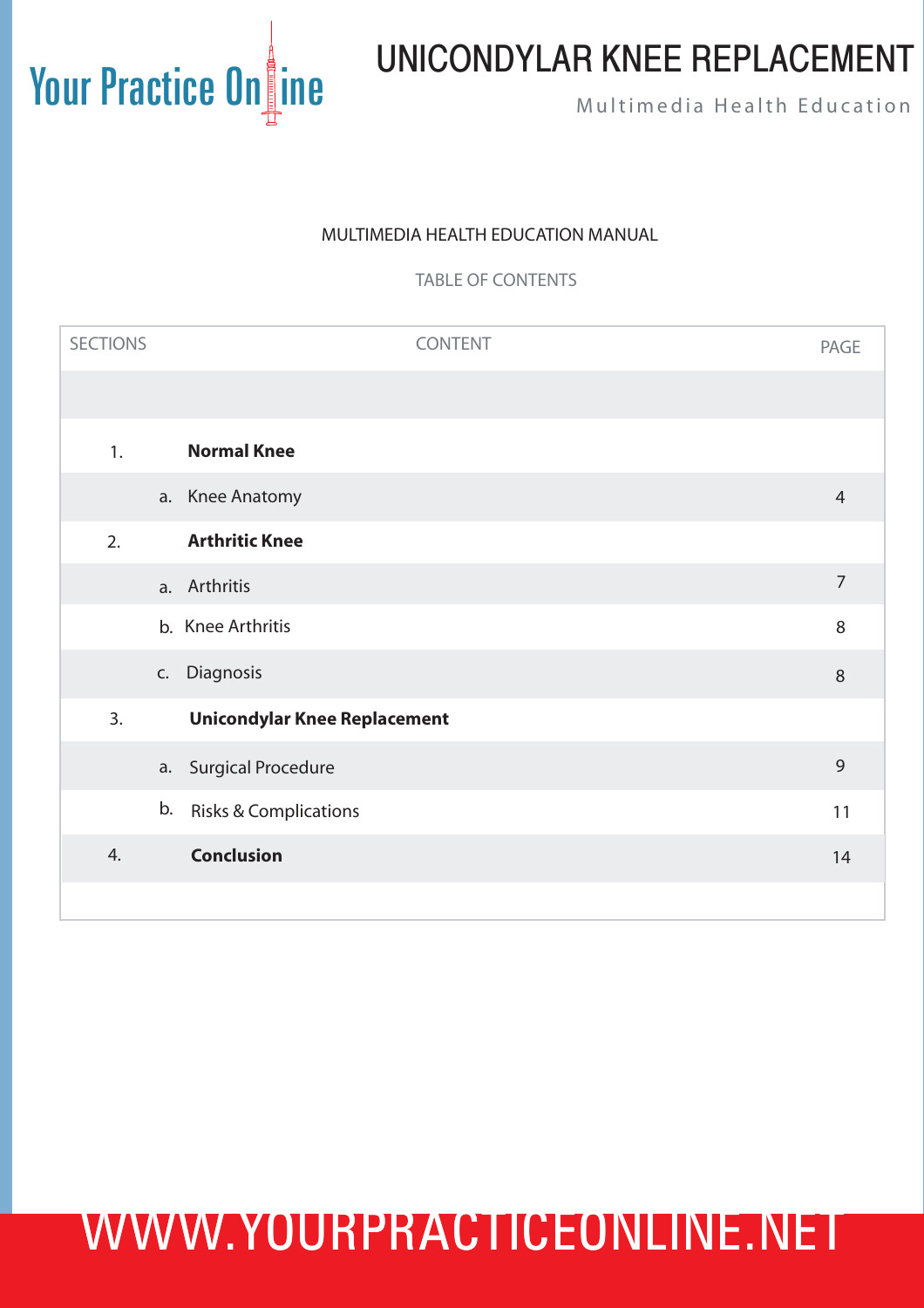

### UNICONDYLAR KNEE REPLACEMENT

### **INTRODUCTION**

The knee is essentially made up of four bones. The femur or thighbone is the bone connecting the hip to the knee. The tibia or shinbone connects the knee to the ankle. The patella (kneecap) is the small bone in front of the knee and rides on the knee joint as the knee bends. The fibula is a shorter and thinner bone running parallel to the tibia on its outside. The joint acts like a hinge but with some rotation.

The knee is a synovial joint, which means it is lined by synovium. The synovium produces fluid lubricating and nourishing the inside of the joint.

Articular cartilage is the smooth surfaces at the end of the femur and tibia. It is the damage to this surface which causes arthritis.

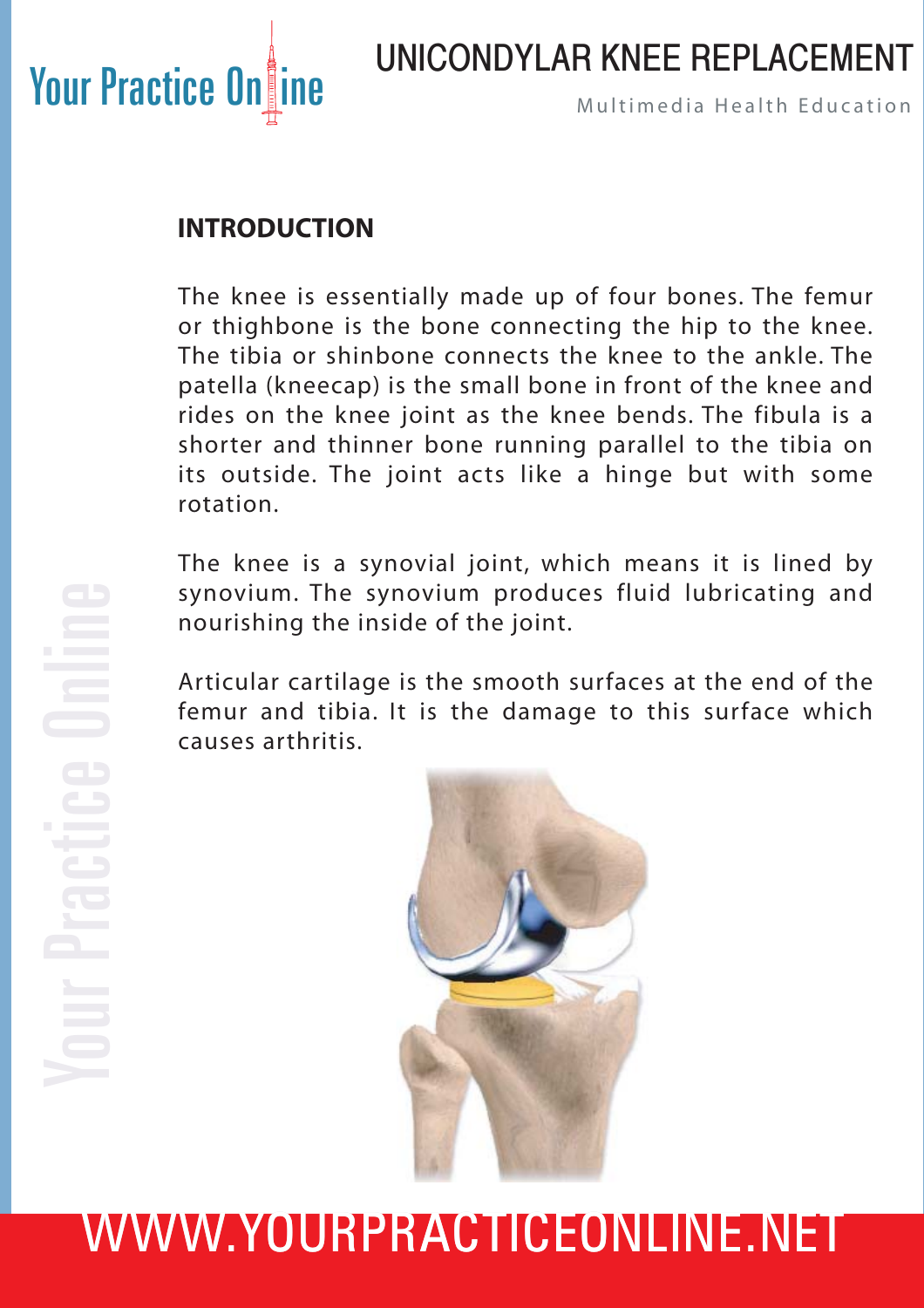## UNICONDYLAR KNEE REPLACEMENT

**Section: 1 NORMAL KNEE** 

#### **a. Knee Anatomy**

**Femur**

**The femur (thighbone) is the largest and the strongest bone in the body. It is the weight bearing bone of the thigh. It provides attachment to most of the muscles of the knee.** *(Refer fig. 1)*

#### **Condyle**

**The two femoral condyles make up for the rounded end of the femur. Its smooth articular surface allows the femur to move easily over the tibial (shinbone) meniscus.** *(Refer fig. 2)*

#### **Tibia**

**The tibia (shinbone), the second largest bone in the body, is the weight bearing bone of the leg. The menisci incompletely cover the superior surface of the tibia where it articulates with the femur. The menisci act as shock absorbers, protecting the articular surface of the tibia as well as assisting in rotation of the knee.** *(Refer fig. 3)*



**(Fig. 1)**



**(Fig. 2)**



**(Fig. 3)**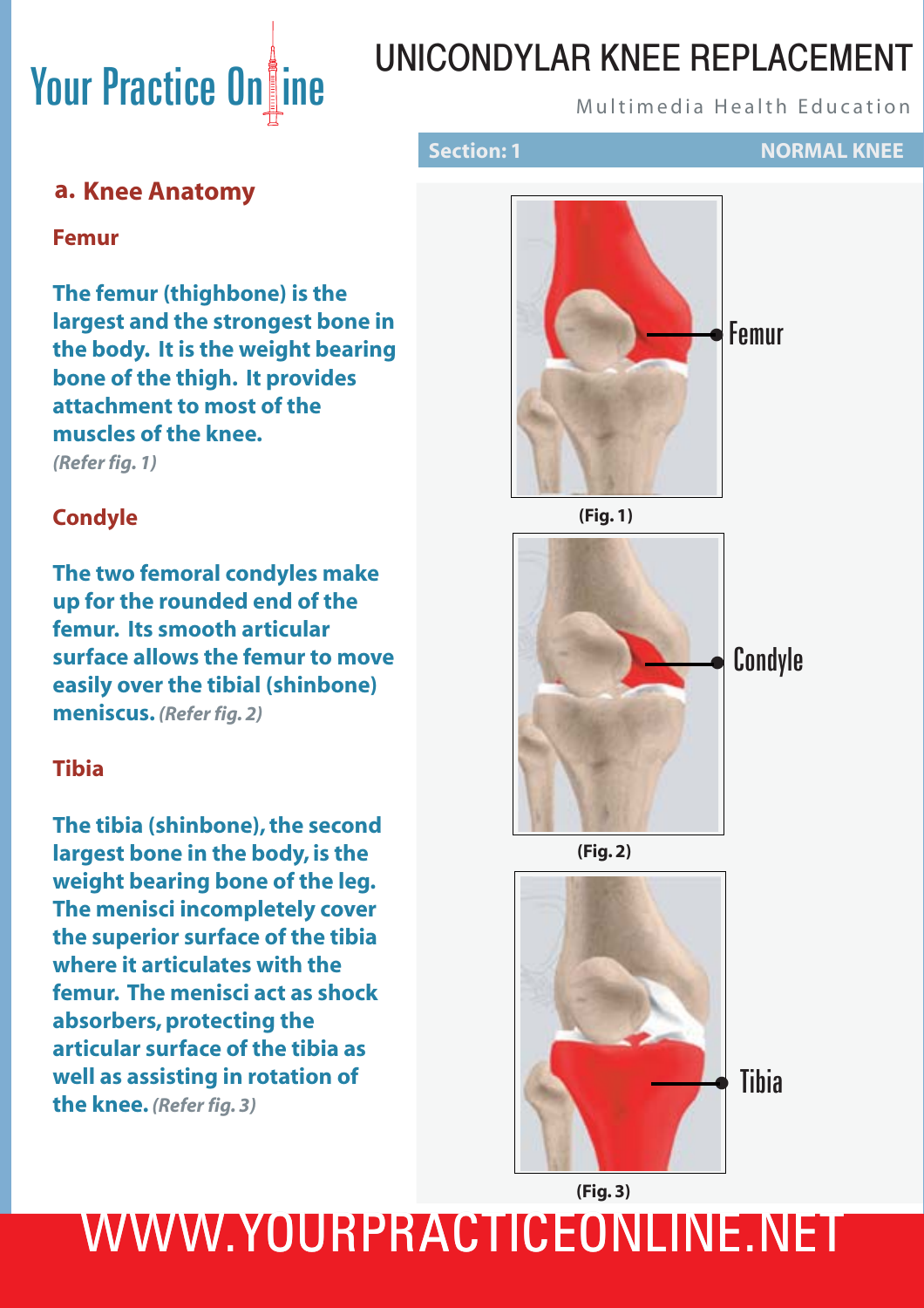### UNICONDYLAR KNEE REPLACEMENT

### **Section: 1/cont. NORMAL KNEE**

### **Fibula**

**The fibula, although not a weight bearing bone, provides attachment sites for the Lateral collateral ligaments (LCL) and the biceps femoris tendon.** 

**The articulation of the tibia and fibula also allows a slight degree of movement, providing an element of flexibility in response to the actions of muscles attaching to the fibula.**  *(Refer fig. 4)*

# Fibula •



#### **Patella**

**The patella (kneecap), attached to the quadriceps tendon above and the patellar ligament below, rests against the anterior articular surface of the lower end of the femur and protects the knee joint. The patella acts as a fulcrum for the quadriceps by holding the quadriceps tendon off the lower end of the femur.**

*(Refer fig. 5)*



**(Fig. 5)**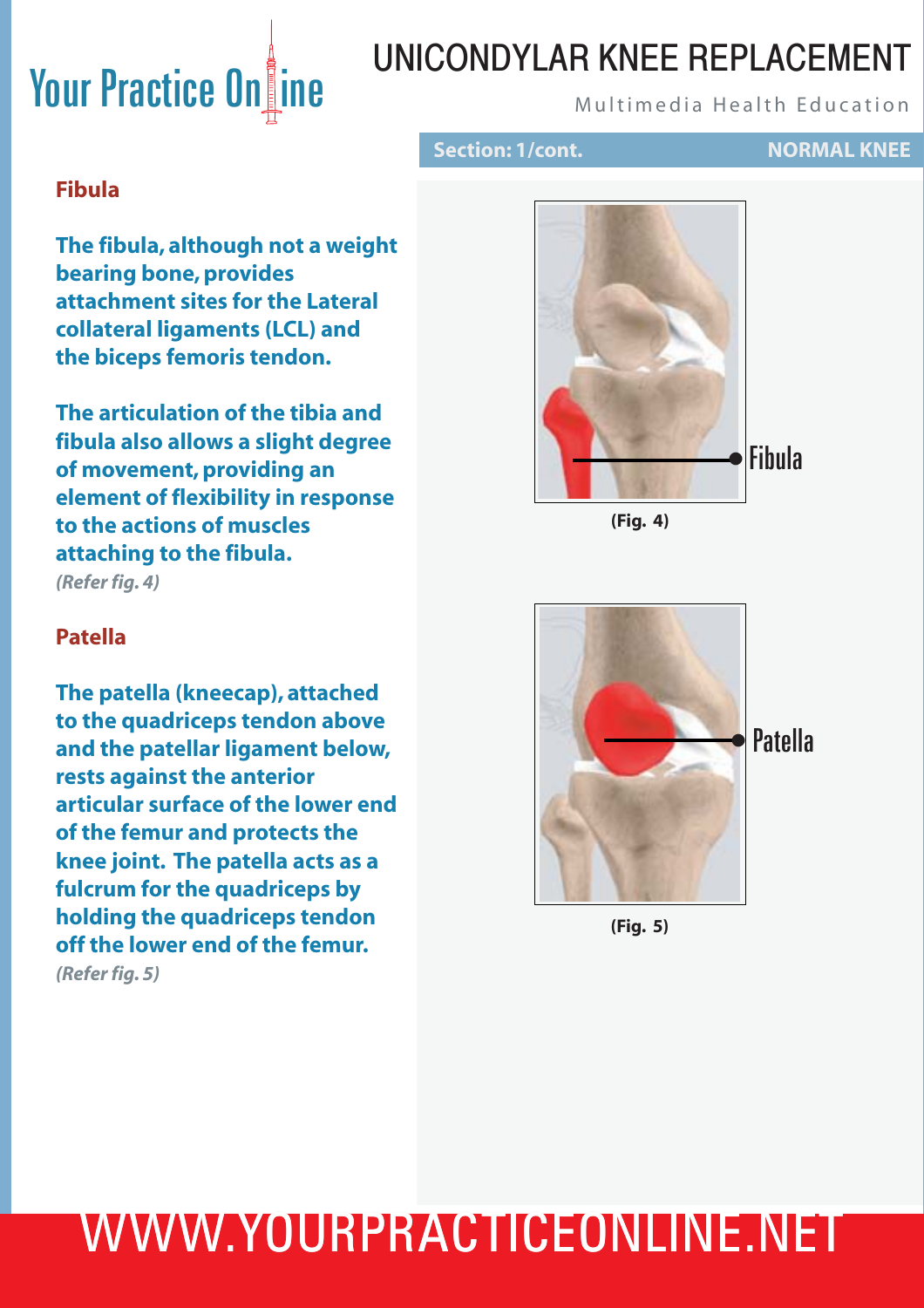### UNICONDYLAR KNEE REPLACEMENT

**Section: 1/cont. NORMAL KNEE**

#### **Menisci**

**The medial and the lateral meniscus are thin C-shaped layers of fibrocartilage, incompletely covering the surface of the tibia where it articulates with the femur. The majority of the meniscus has no blood supply and for that reason, when damaged, the meniscus is unable to undergo the normal healing process that occurs in the rest of the body.** 

**In addition, a meniscus begins to deteriorate with age, often developing degenerative tears. Typically, when the meniscus is damaged, the torn pieces begin to move in an abnormal fashion inside the joint.**

**The menisci act as shock absorbers protecting the articular surface of the tibia as well as assisting in rotation of the knee. As secondary stabilizers, the intact menisci interact with the stabilizing function of the ligaments and are most effective when the surrounding ligaments are intact.** *(Refer fig. 6)*



**(Fig. 6)**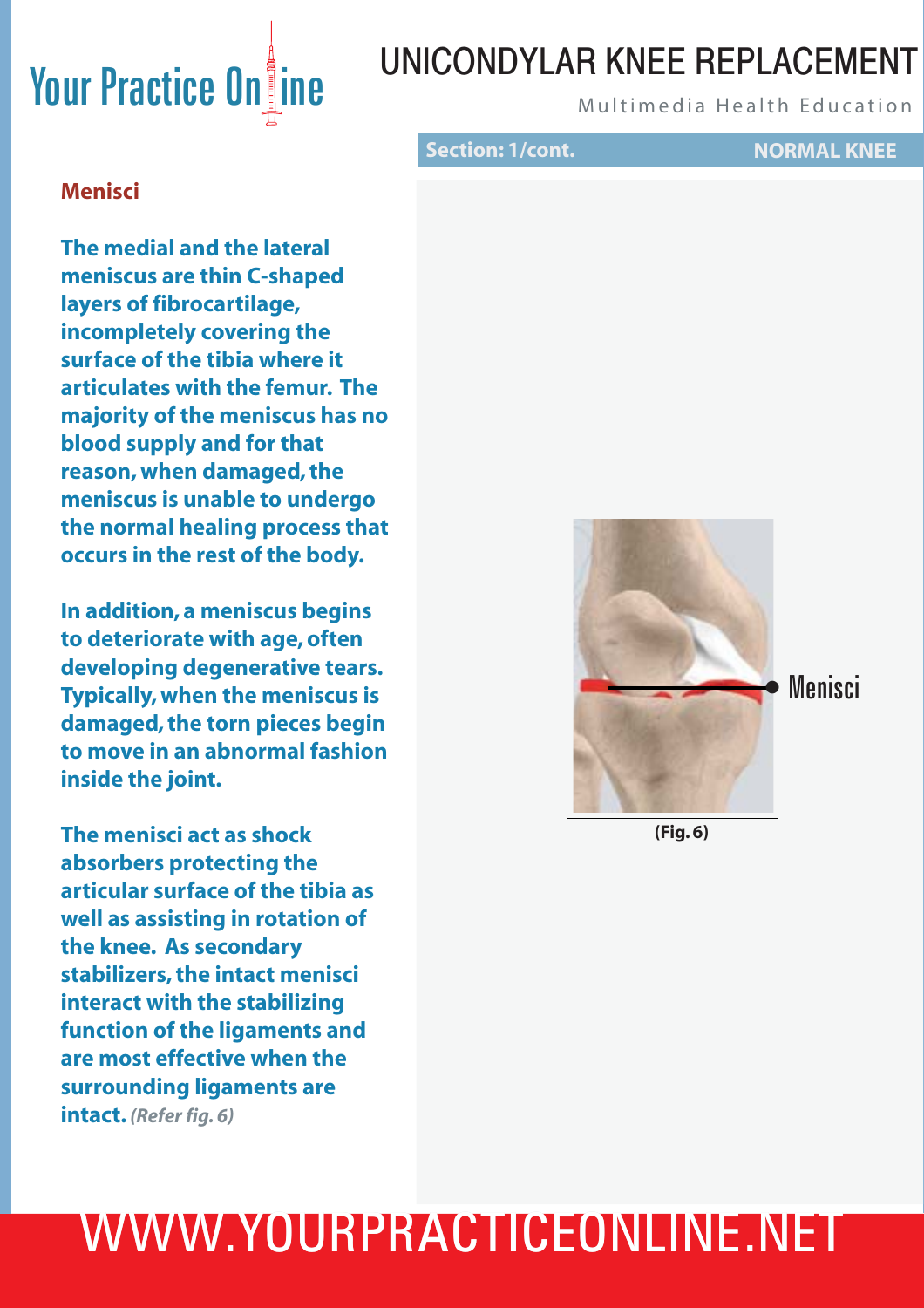### UNICONDYLAR KNEE REPLACEMENT

**Section: 2 ARTHRITIC KNEE**

### **a. Arthritis**

**Arthritis is a general term covering numerous conditions where the joint surface or cartilage wears out. The joint surface is covered by a smooth articular surface that allows pain free movement in the joint. This surface can wear out for a number of reasons; often the definite cause is not known.** 

**When the articular cartilage wears out the bone ends rub on one another and cause pain. There are numerous conditions that can cause arthritis and often the exact cause is never known. In general, but not always, it affects people as they get older (Osteoarthritis).**

**Other causes include**

- **Trauma (fracture) •**
- **Increased stress e.g., overuse, overweight, etc. •**
- **Infection •**
- **Connective tissue disorders •**
- **Inactive lifestyle- Obesity (overweight); Your weight is the single most • important link between diet and arthritis as being overweight puts an additional burden on your hips, knees, ankles and feet.**
- **Inflammation (Rheumatoid arthritis) •**

**Now compare a normal knee with an arthritic knee.**

**In the arthritic knee there is an absent joint space. In the normal knee there is a normal joint space.** *(Refer fig. 7 and 8)*



Absent joint space Normal joint space



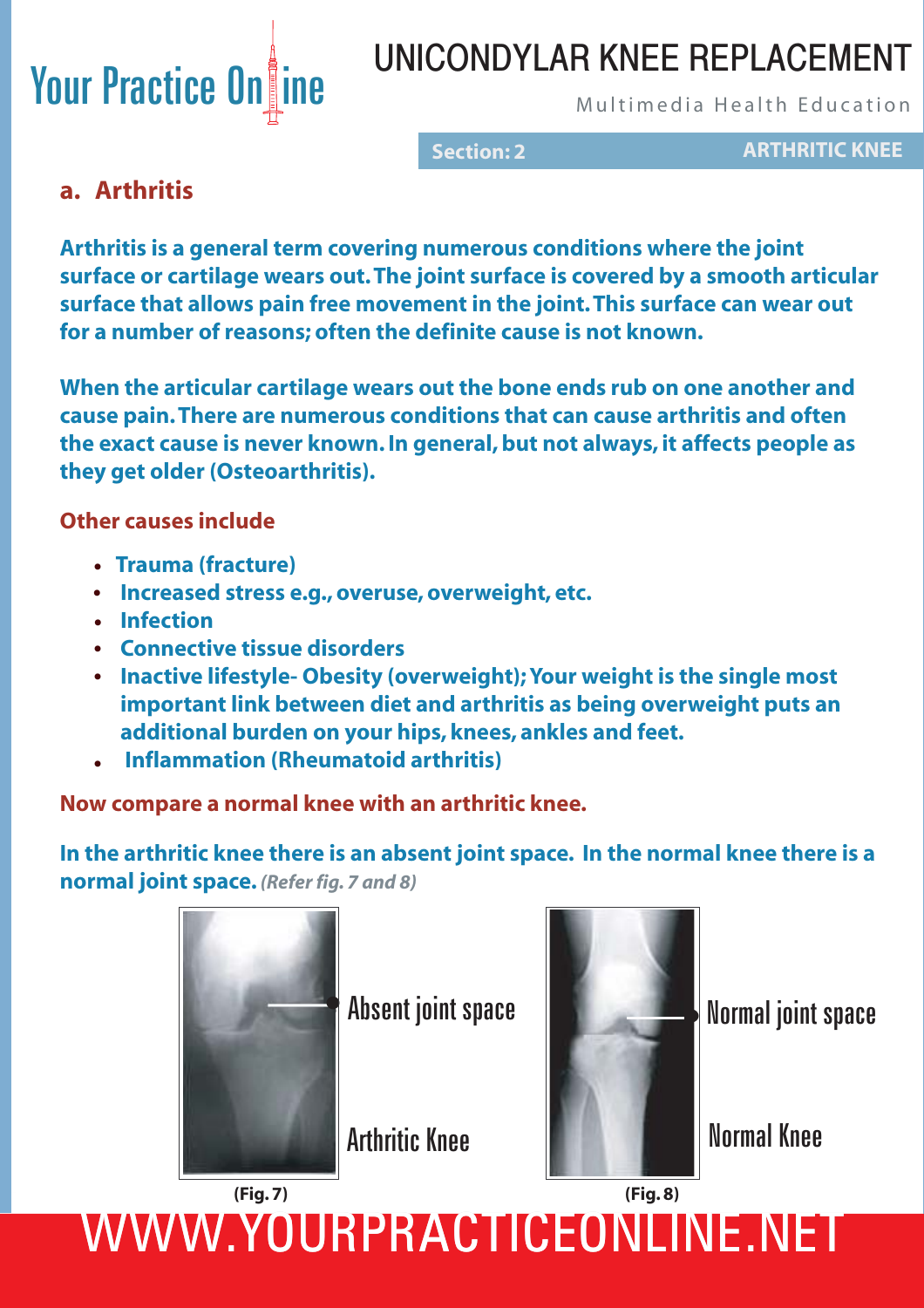### UNICONDYLAR KNEE REPLACEMENT

### **b. In an arthritic knee**

- **The cartilage lining is • thinner than normal or completely absent. The degree of cartilage damage and inflammation varies with the type and stage of arthritis.**
- **The capsule of the arthritic • knee is swollen.**
- **The joint space is • narrowed and irregular in outline; this can be seen in an X-ray image.**
- **Bone spurs or excessive • bone can also build up around the edges of the joint.**

**The combinations of these factors make the arthritic knee stiff and limit activities due to pain or fatigue.** *(Refer fig. 9 and 10)*

#### **c. Diagnosis**

- **The diagnosis of • osteoarthritis is made on history, physical examination& X-rays.**
- **There is no blood test to • diagnose Osteoarthritis (wear & tear arthritis).**



#### **ARTHRITIC KNEE**

### Normal Knee



Arthritic Knee **(Fig. 9)**



**(Fig. 10)**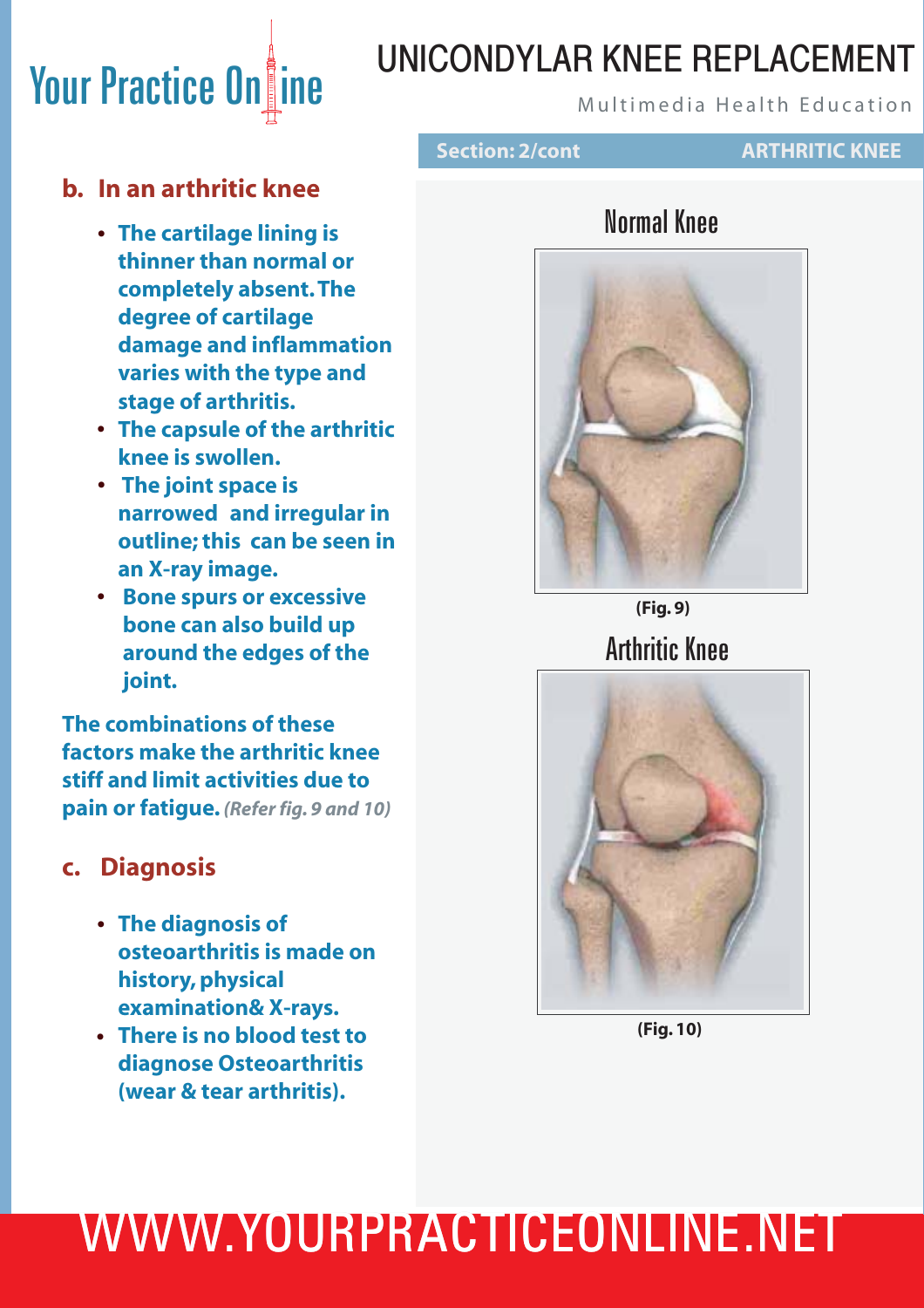# **Your Practice Online WINDOND LATE INTERNATION PRACTICE ON AUTOMOBILE PROPERTY PROPERTY**

### UNICONDYLAR KNEE REPLACEMENT

**Section: 3 UNICONDYLAR KNEE REPLACEMENT**

### **a. Surgical procedure**

- **Here in this procedure, • only the damaged part of the knee joint is replaced through a smaller incision than would normally be used for a total knee replacement.***(Refer fig. 11)*
- **The surgeon makes a small • incision along the affected knee exposing the knee joint.** *(Refer fig. 12)*
- **A small amount of bone • may be removed to make room for the new tibial component.** *(Refer fig. 13)*
- **The damaged meniscus is • removed and sometimes a little bit of bone may also be removed to accommodate the new plastic component.**  *(Refer fig. 14)*
- **The plastic component is • inserted into the new prepared area. This may be press fit or cement may be used to fix it in place.**

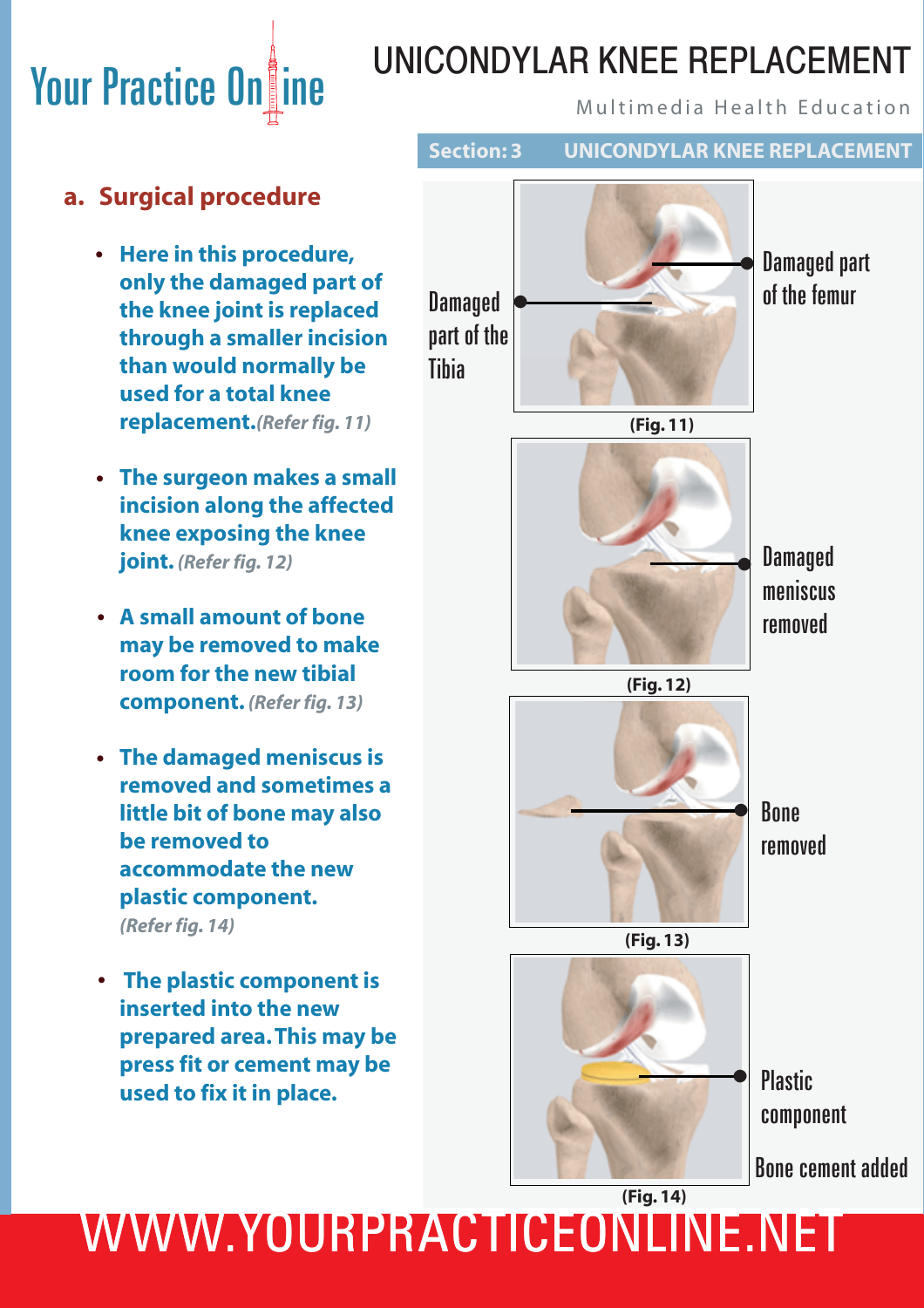### UNICONDYLAR KNEE REPLACEMENT

#### **Section: 3/cont. UNICONDYLAR KNEE REPLACEMENT**

- **The surgeon concentrates • on the femur (thigh bone) and the damaged part of femur is removed.**   *(Refer fig. 15)*
- **The femoral condyle is • prepared by removing the damaged part. A part of bone may also be removed to make way for the new femoral component.**
- **The new metal component • is fixed in place. Cement may be added to fix the component.** *(Refer fig. 16)*
- **The femoral and tibial • components are fixed in place and the knee is taken through a range of movements.**
- **The muscles and tendons • are then approximated.**
- **•** Drains may be fixed in  **place.**



**Damaged** condyle





New femoral component

**(Fig. 16)**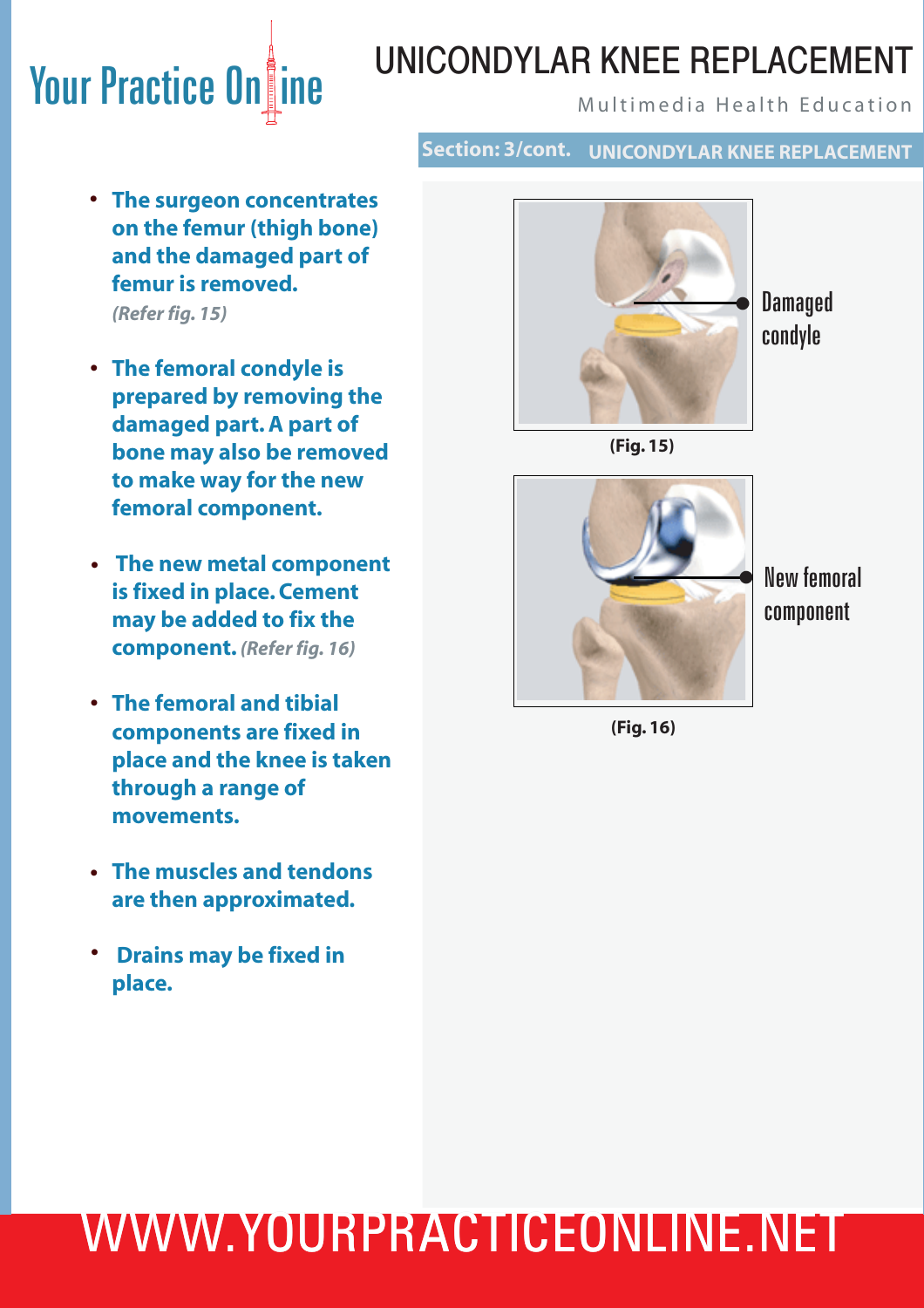### UNICONDYLAR KNEE REPLACEMENT

**Section: 3/cont. UNICONDYLAR KNEE REPLACEMENT**

### **b. Risks and complications**

- **As with any major surgery there are potential risks involved. The decision • to proceed with the surgery is made because the advantages of surgery outweigh the potential disadvantages.**
- **It is important that you are informed of these risks before the surgery • takes place.**

**Complications can be medical (general) or local complications specific to the knee.**

**Medical complications include those of the anesthetic and your general well being. Almost any medical condition can occur so this list is not complete. Complications include**

- **Allergic reactions to medications •**
	- **Blood loss requiring transfusion with its low risk of disease transmission •**
	- **Heart attacks, strokes, kidney failure, pneumonia, bladder infections •**
	- **Complications from nerve blocks such as infection or nerve damage •**
	- **Serious medical problems can lead to ongoing health concerns, prolonged hospitalization or rarely death. •**

**Local complications**

**Stiffness in the knee •**

 **Ideally your knee should bend beyond 100 degrees but on occasion the knee may not bend as well as expected. Sometimes manipulations are required; this means going to theatre and under anesthetic the knee is bent for you.**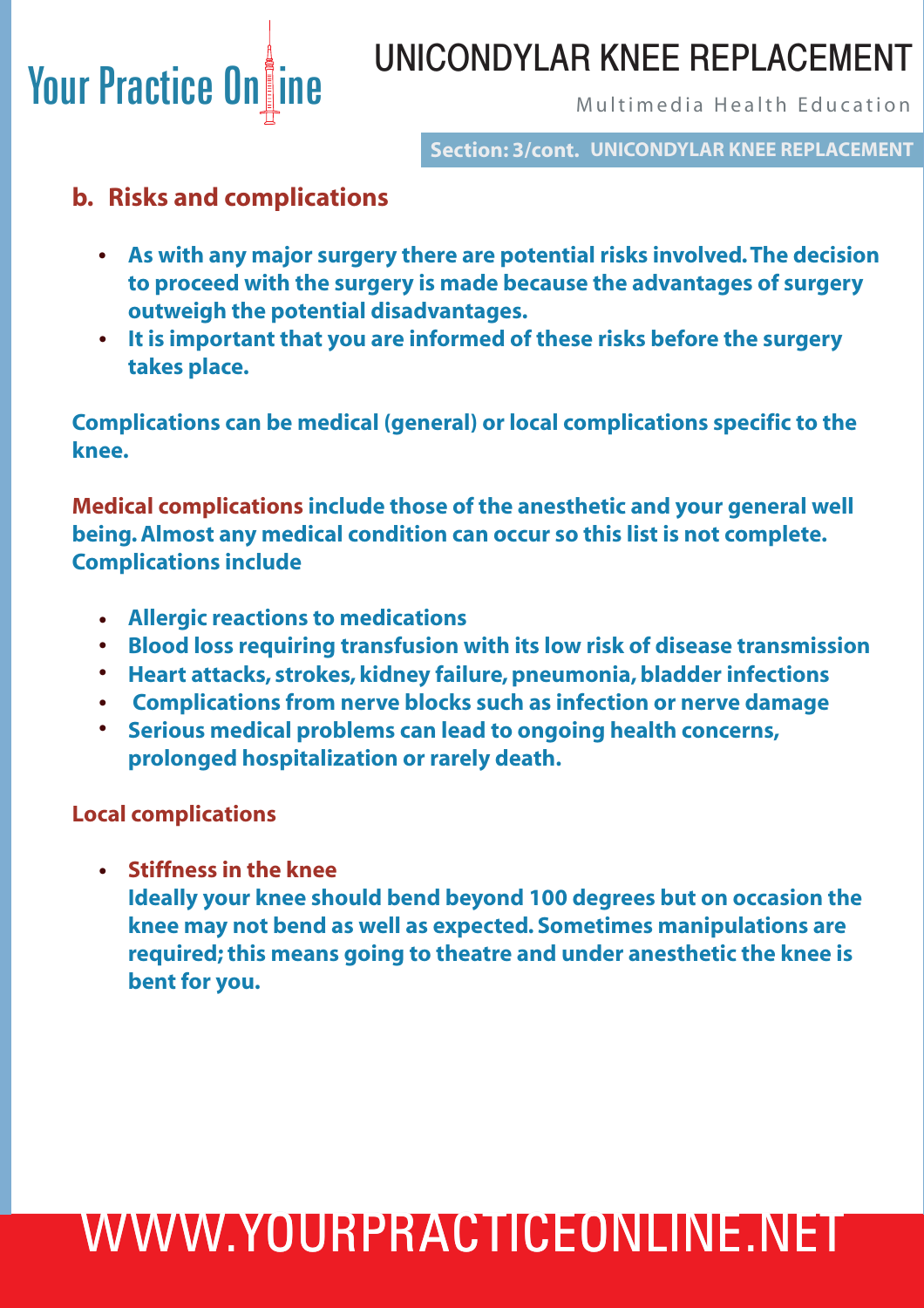### UNICONDYLAR KNEE REPLACEMENT

**Section: 3/cont. UNICONDYLAR KNEE REPLACEMENT**

**Wound irritation or breakdown • The operation will always cut some skin nerves so you will inevitably have some numbness around the wound. This does not affect the function of your joint. You can also get some aching around the scar. Vitamin E cream and massaging can help reduce this.** 

 **Occasionally you can get reactions to the sutures or a wound breakdown which may require antibiotics or rarely further surgery.**

**Infection •**

 **Infection can occur with any operation. In the knee this can be superficial or deep. Infection rates are approximately 1%. If it occurs, it can be treated with antibiotics but may require further surgery. Very rarely your knee prosthesis may need to be removed to eradicate the infection.** 

- **Blood clots (Deep Venous Thrombosis) • These can form in the calf muscles and can travel to the lung (Pulmonary embolism). These can occasionally be serious and even life threatening. If you get calf pain or shortness of breath at any stage you should notify your surgeon.**
- **Damage to nerves or blood vessels • Also rare but can lead to weakness and loss of sensation in part of the leg. Damage to blood vessels may require further surgery if bleeding is ongoing.**
- **Wear • The plastic liner eventually wears out over time, usually 10 to 15 years, and may need to be changed.**
- **Cosmetic Appearance • The knee may look different than it was because it is put into the correct alignment to allow proper function.**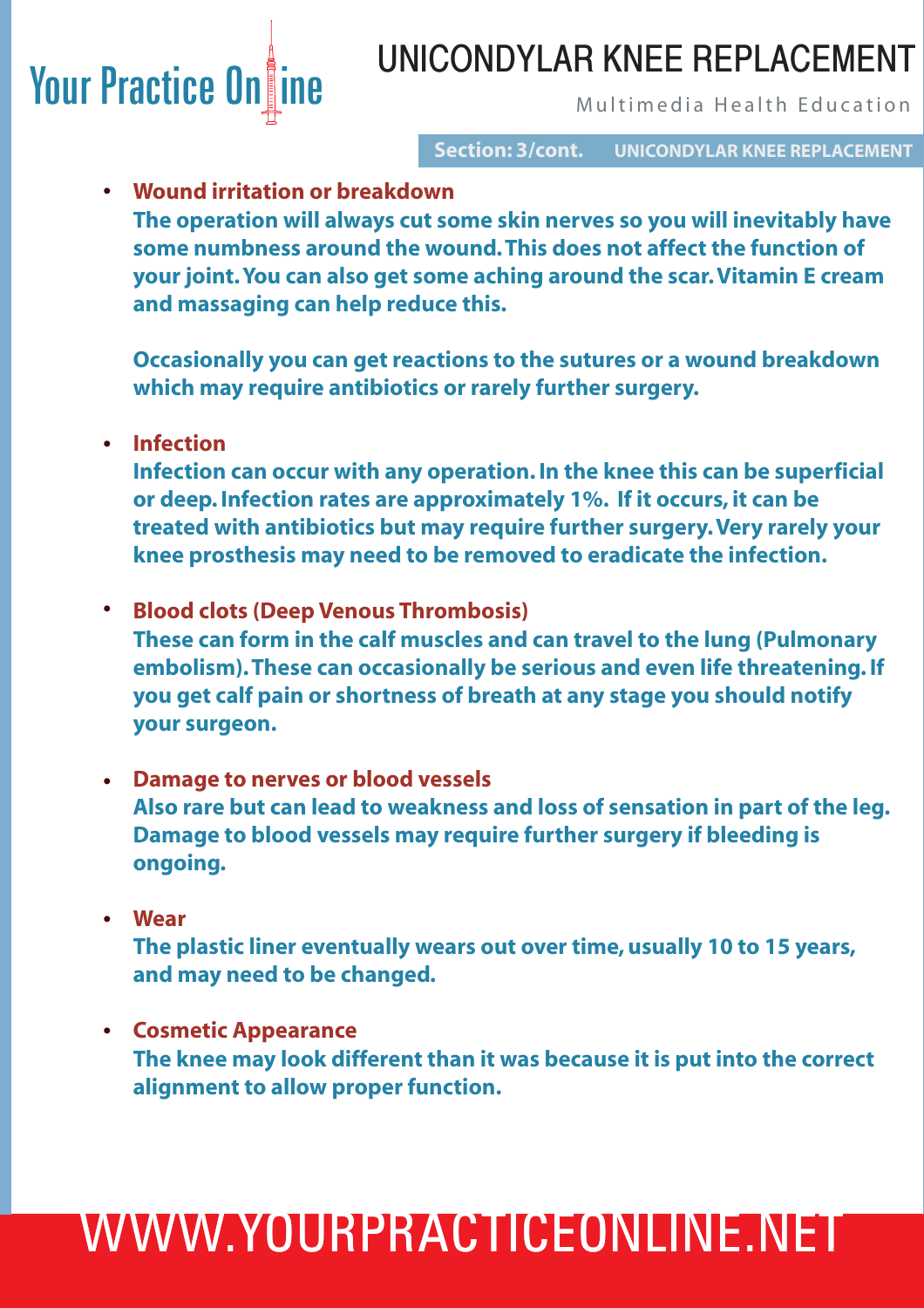### Your Practice Online Multimedia Health Education UNICONDYLAR KNEE REPLACEMENT

**Section: 3/cont. UNICONDYLAR KNEE REPLACEMENT**

**Dislocation •**

 **An extremely rare condition where the ends of the knee joint lose contact with each other or the plastic insert can lose contact with the tibia(shinbone) or the femur (thigh bone).** 

- **Patella problems • Patella (knee cap) can dislocate. That is, it moves out of place and it can break or loosen.**
- **Ligament injuries • There are a number of ligaments surrounding the knee. These ligaments can be torn during surgery or break or stretch out any time afterwards. Surgery may be required to correct this problem.**
- **Fractures or breaks in the bone can occur during surgery or afterwards if • you fall. To fix these you may require surgery.**

**Although every effort has been made to explain the complications there will be complications that may not have been specifically mentioned. A good knowledge of this operation will make the stress of undertaking the operation easier for you to bear.** 

**The decision to proceed with the surgery is made because the advantages of surgery outweigh the potential disadvantages. It is important that you are informed of these risks before the surgery.**

**You must not proceed until you are confident that you understand this procedure, particularly the complications.**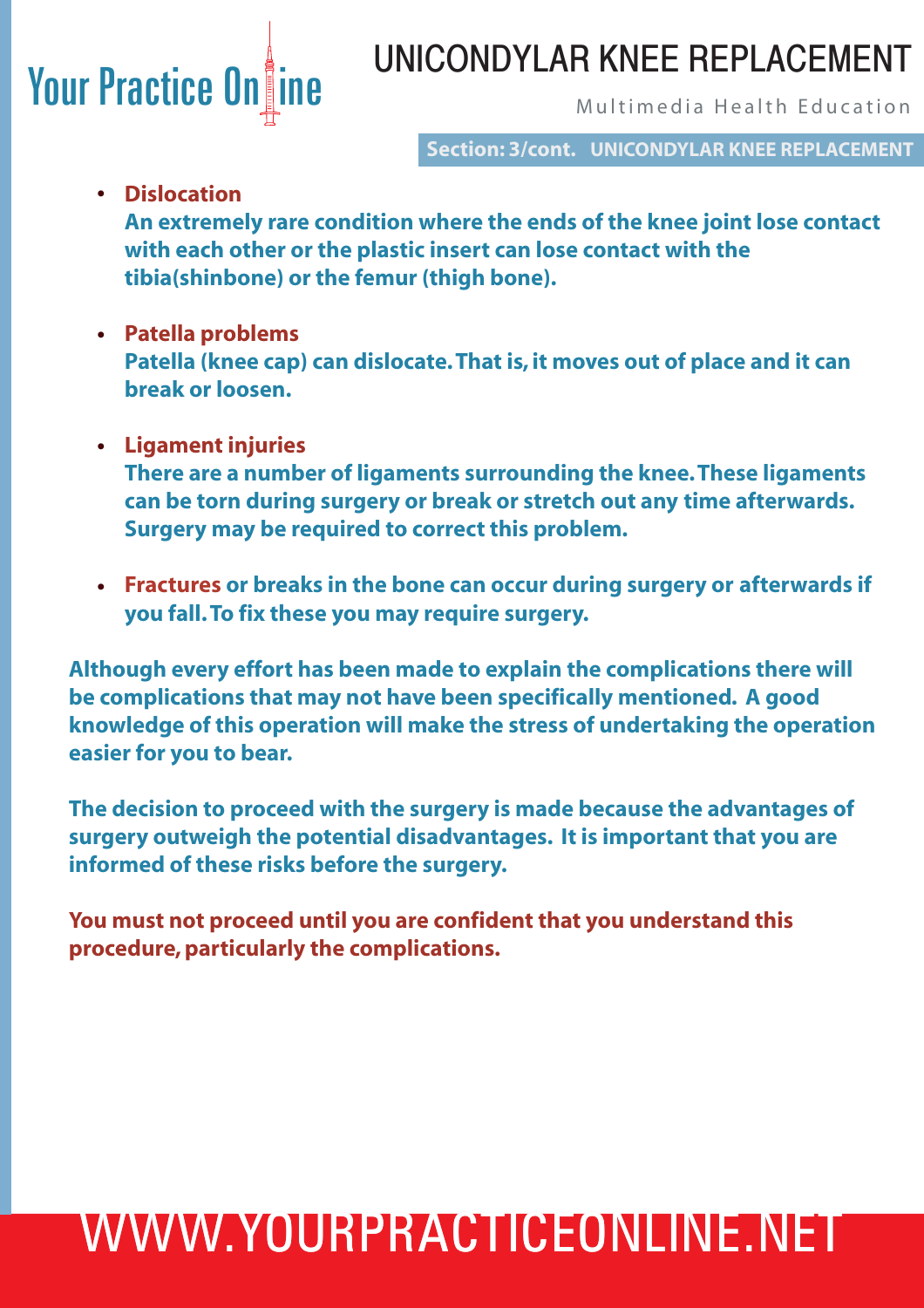### UNICONDYLAR KNEE REPLACEMENT



### **Conclusion**

**We hope that you have found this information helpful. We also trust you will know that if any of the material mentioned in this booklet is confusing or hard to understand, your surgeon will be glad to address your concerns either by phone or on your next visit to the clinic.**

**Thank you for taking the time to read this material. We understand that this manual contains a great deal of information. We also know that the best results come from the most informed patients and those motivated to see themselves in their best condition as quickly as possible.**

**Surgery exists as a method of correcting a problem and improving a patient's condition which is everyone's goal. Please be assured that your surgeon and the medical team are more than willing at any time to answer any questions or to review any material before and after surgery. The best results are obtained when people are provided the right information to become informed, motivated, and confident.**

**Your UNICONDYLAR KNEE REPLACEMENT Team**

# WWW.YOURPRACTICEONLINE.NET WWW.YOURPRACTICEONLINE.NET